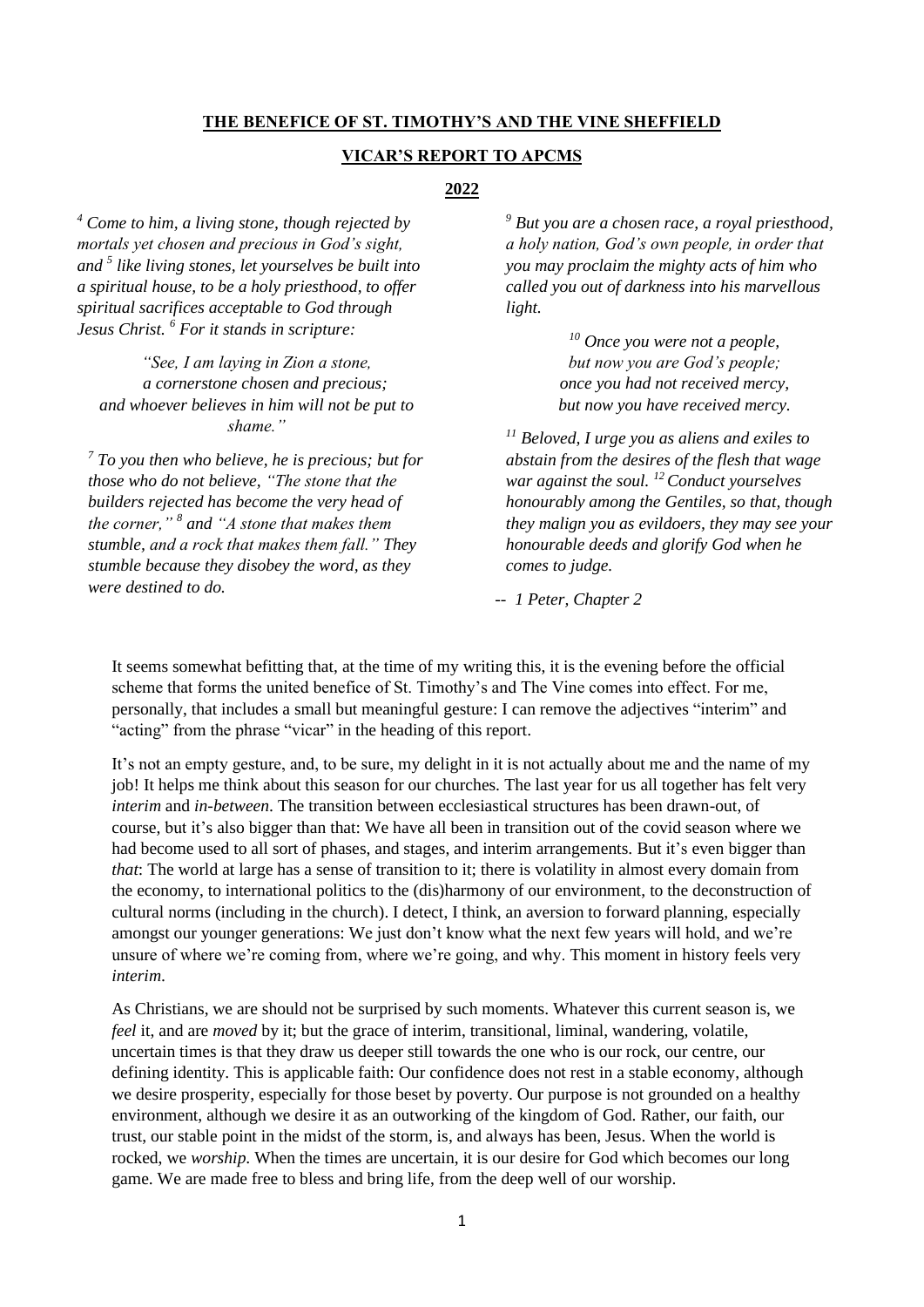Perhaps, therefore, there is something powerfully poetic or prophetic about removing the word "interim" from out current state. We need no longer be shaped by a pastoral "scheme" that is "draft", or by looming moments in which things *might* be. We can, instead, lean into a reality which Peter's words, in the passage quoted above, are beautiful to describe: We can trust in a deep mystery; we *are*  the body of Christ. By his Spirit he has made us to be his people, and called us to himself – in our worship, in our being known by his name in the place where he has put us, and in our devoted service to him.

It is in this light, that I make this report. Our hope and our guiding sense of identity lies in knowing that we are not built on ourselves, or our strivings and fears, but on the constancy of Christ. In all that is mentioned here, there is a whiff of eternity when we are shaped by the cornerstone that is Jesus our Lord, and when what we do is done in weakness and faith; even when everything else is shifting, he is not.

So I begin this report with a prayer that I wrote for our churches at the beginning of advent.

*Glory to you, oh God, King of the Universe We give you thanks for your son, Jesus Christ, our Lord and Saviour, whose name we bear and to whom we belong. You have led us to this time and place; we give you thanks for all that you have given us. Save us, now, from the weariness of our own self-reliance. Fill us with your Spirit, that we may know you better. Open the eyes of our heart, that we may see you, and adore you. Enliven our imagination, that we may long for that which only you can do. Awaken us, that we might know your presence and truly be the living and active Body of Christ. Made one with Jesus, we pray in his name, Amen.*

### **A year of change… and the blessing of** *people***.**

The transitions of this year have included the movement of *people*. There are a number facets to this: It has been a season of *getting to know each other again* within our own communities. It has been a season of *two parishes* getting to know each other. It has been a time in which a *ministry and administration team* have been getting to know each other. In the midst of it all has been a vicar somewhat overwhelmed by a new context... in both parishes! In and through it all, in both parishes, there has been welcome, understanding, generosity, and honesty, shared amongst and offered to many. Thank you.

At St. Tim's, of course, the year has been marked by **Malcolm and Ruth's** departure in June/July. I was glad to enter a context shaped and prepared by Malcolm's wisdom, grace, and encouragement.

The year has also been marked by the arrival of **Rev. Amy Hole** as our curate. Only the most exceptional character can weather the "thrown in the deep-end" situation that Amy has faced. It is not normal for a curate's first Sunday in a church to also be the training incumbent's first Sunday! I am so grateful to have had someone of Amy's depth, compassion, and capacity to learn the ropes alongside of at St. Tim's, and as she has found her place within the flexible, organic, journey of discovery that has marked our season at The Vine. We have all been blessed by Amy's presence; we are looking forward to her priesting, and to her further contribution to the life of the parishes.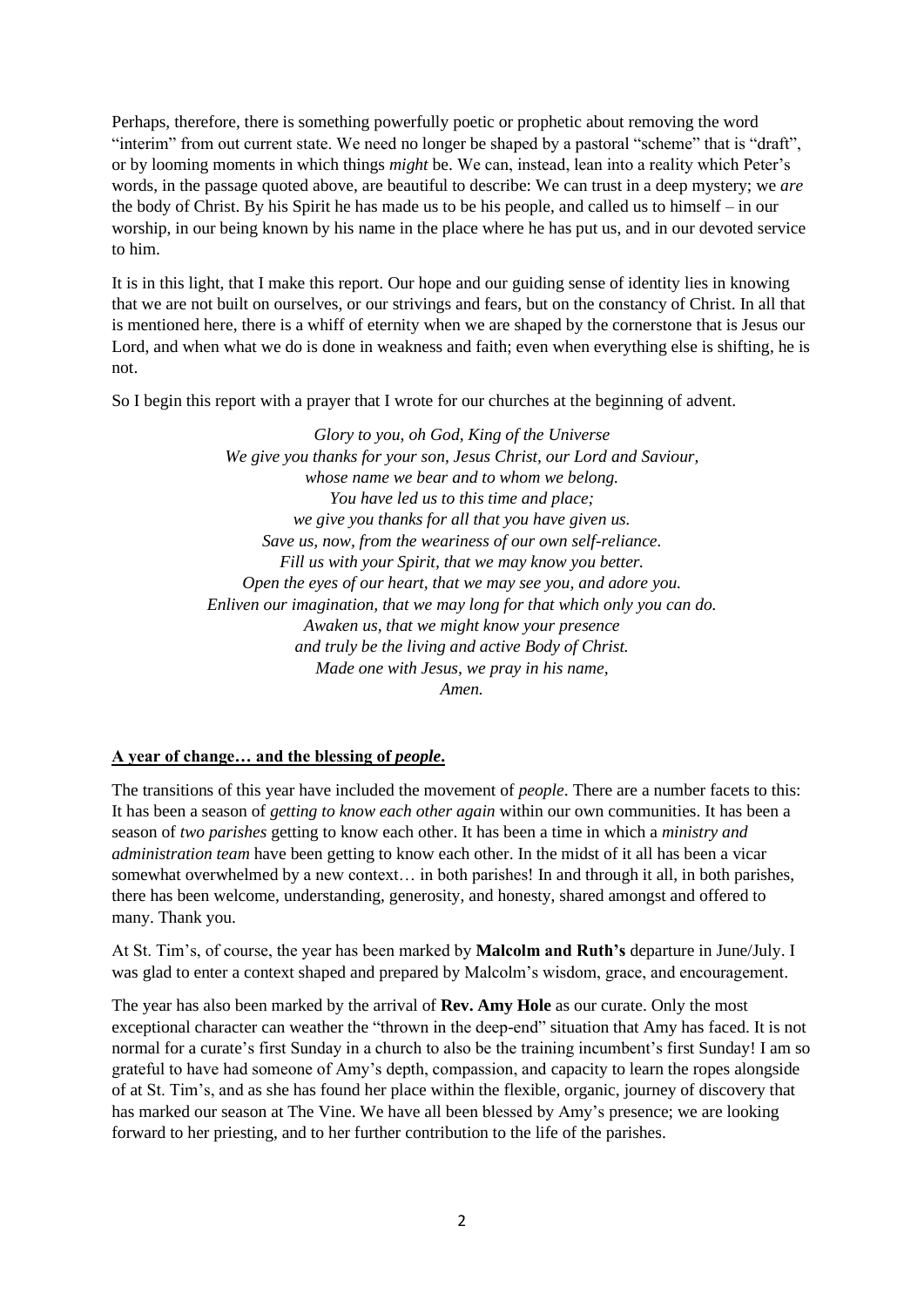We have also welcomed **Nick Phoenix** as our intern. He also has weathered the seas of uncertainty and has done so with the same sweet faith that we have come to admire in him. We have seen Nick at the front of church, and on **Vinelight Daily**, and of course, he was instrumental in our being able to run an **Alpha Course** this year, the fruit of which was seen, at least in part, in the baptisms on Easter Sunday at St. Bart's. Some have also been blessed by seeing Nick's ministry behind the scenes – the gentle conversations and attentive heart which connects with people who are so often overlooked by others.

There has been significant movement in the area of youth and children ministry. We are thankful for **Becki Porter**'s input into the children's ministry over recent years at St. Tim's. **Katie Smith,** together with **Rachel Widdows** and **Lucy Smith** and others have given much to allow the possibility for provision for children at St. Bart's as we emerged from the covid season. It has been wonderful to recently welcome **Esther Gratze** and her family as benefice family and children's worker. It is impossible overstate the value of **Kate Rogers-Kay**'s steady (and flexible!) presence throughout.

The embryonic House of Prayer ministry has led to the beginnings of a team with **Tim Stewart**  contributing to our shared life, along with **Gill Briggs,** and **Anne Kingstone**, who has also taken a lead in helping us respond to refugees.

Within the administrative team, both **Siobhan Melville** (at St. Tim's) and **Jackie Keiran** (at The Vine) have had shifts in the focus of their work as our collaboration has increased. A significant transition at St. Tim's has occurred as our diligent finance team of **Di Marples, Kerrie Wells,** and **Graeme Cavill**) take a rest from their labours; we are thankful to their significant contribution over many years. At The Vine **Jon Smith** has indicated that this will be his last year as treasurer; we have all been well-served by him and it is a grace that he is able to time his transition to coincide with a wider consolidation of our financial systems.

And there's more movement! At St. Bart's, the Thursday small group is transitioning towards being a coffee morning outreach, with **Tina Powell-Wiffen, Steve Hill,** and **Phil Townsend** picking up on the work of the **S6 Mission Audit**. The Wednesday Lunch Club had a tentative return, and we are grateful for **Hannah Saunders** who led that ministry over a significant time, and for **Stacey Renshaw** who has picked up the mantle along with a committed team.

These movements and transitions, only increase our awareness of the ongoing vibrancy and commitment that is *stable and present* at both ends of the benefice. From **administrators**, to **wardens**, and **authorised worship leaders** (of all sorts!), to those who keep the world going 'round (you know who you are!) in small ways and big ways. Thank you. If I named everybody, I'd be naming pretty much the whole church!

From an organisational perspective, I am grateful for the coming together of a weekly "staff" meeting. This has slowly but surely assisted in the coming-together of church operations. Most importantly it has helped us to simply get to know each other. There has been much patience shown, a few false starts, and a long road ahead. But we're on the path, and there is grace in that.

Above all, I am grateful for each and everyone of us who, in their own way, pursues the way of Jesus. It is that self-leadership, that example, that inspiration that brings life to a church, and inspires life in our midst. **The best contribution you can make to the life of a church,** is not to its mechanisms and meetings (although that also helps!), but simply to our shared life of worship and devotion, welling up from a heart of faith. Thank you.

### **The Basic Shape of Things**

The transitions and movement of this year has deepened my resolve that we don't slip away from making sure that the "first things are first."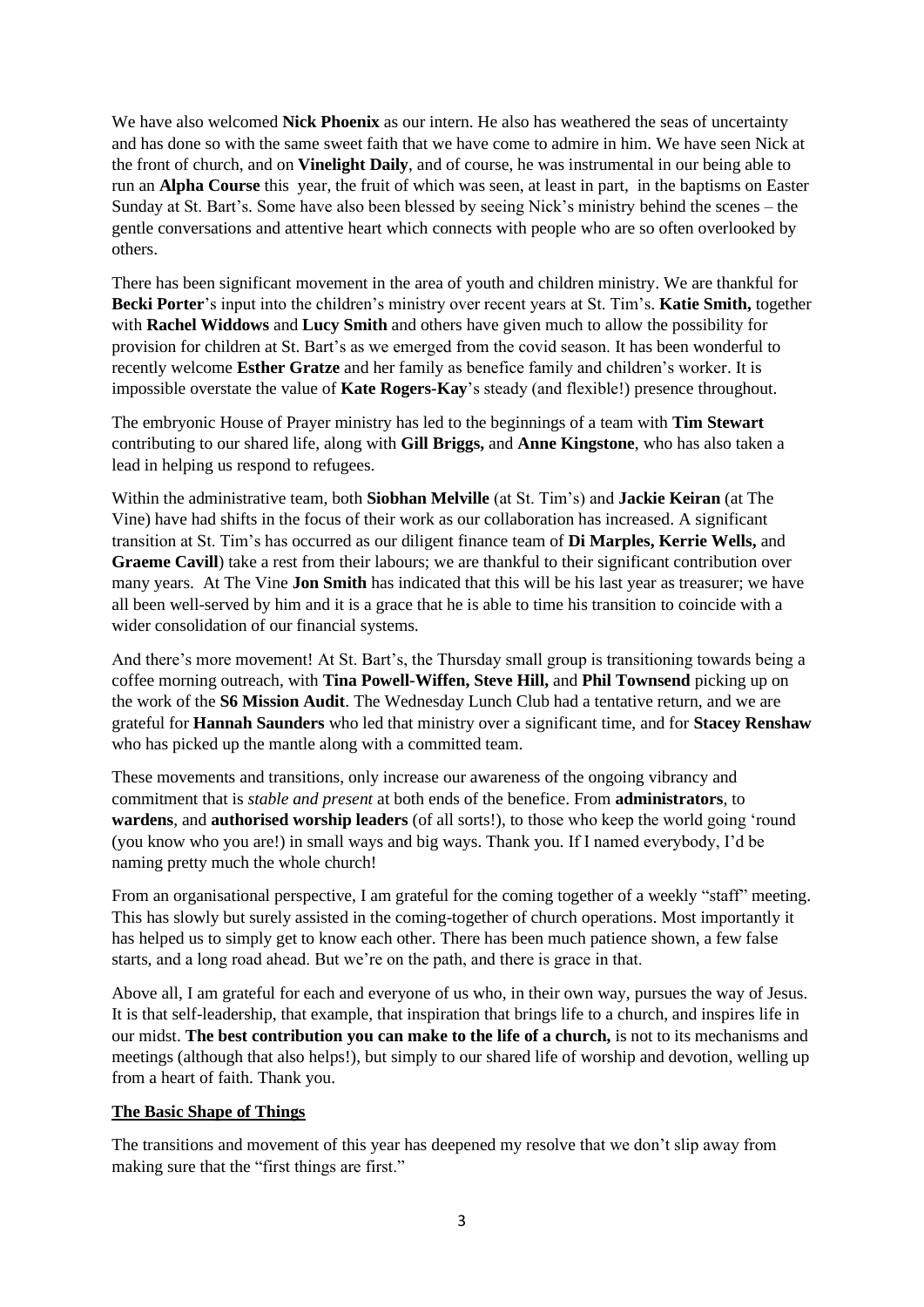There has, necessarily, been a lot of focus on changes in arrangements and operations. There will, as a matter of necessity, be more of that! For various good reasons we have needed to **consolidate IT systems**, (if you haven't been invited to "My Churchsuite" yet, ask about it!) and to begin the journey of **aligning our financial controls**. There will be more to come; we still need to implement a **Joint Council** to enable PCC oversight and decision-making to be appropriately shared where necessary. A furthering of **authorised lay leadership** is also something of a priority.

The life of a church, however, is only *supported* by such things; they do not *define* us. The vibrancy of a church community lies in the integrity and dynamism of core beliefs, passions, and purposes which *move* its members towards the pursuit of the Kingdom of God. A vibrant church can't exist as a stultified equilibrium of different agendas; it thrives when there is freedom to express, explore, and experiment with the passions, purposes, and priorities that we hold. It can be complex when there is a diversity of opinion about such things, but it is a navigable complexity. This is what I am learning as something of a guiding framework. It is a a thought-in-progress, but I offer it as a musing, as fuel for conversation if nothing else:

### **A benefice works best as an administrative** *unity* **facilitating a** *diversity* **of ministry communities**.

The "administrative unity" means that we can share, and maximise resources, and recognise and seize economies of scale. It means that as two parishes in one benefice, when we can work together and **collaborate**, we *should***.** We have, for instance, already started collaborating on **elder's ministry** and **youth ministry**.

The "ministry diversity" means that across the benefice, we should expect that there will be a variety of different worshipping communities, of which a significant part are the deep riches of our existing congregational life. In each there is an opportunity to explore a shared vocation and mission. Some of the new things will exist for a season, and then come to an end. Some might develop to a point where it is right for them to "fly the nest"; we will have gifted the wider church with something good. Others will become established within us, and we will all be able to grow in the freedom of Christ together. Irrespective of the detail of it; as long as we are grounded in faith, pursuing the Kingdom of God, and yearning for Jesus as Lord to be known and glorified, we will be putting first things first.

This is already happening. Our **existing Sunday morning congregations** continuing to clarify their own sense of passion and purpose (and there will be more attention to this in due course). Other areas of ministry have had and are in a period of re-discovery after covid (such as the various **midweek activities** and the **evening service**). And there are more experimental ventures, such as **Garden Church** which has launched in and with and through St. Tim's, and **the House of Prayer** is pursuing the vision of a "sustainable worshipping community" in Upperthorpe/Netherthorpe at the "St. Stephen's end" of The Vine parish.

All in all, therefore, I am optimistic for what lies ahead. My hope is that our existing areas of ministry can be strengthened, and also that new things will emerge. There is only one exhortation, with which I remind myself before anyone else: If indeed, *a benefice works best as an administrative unity facilitating a diversity of ministry communities,* we must also remember that **administrative unity cannot** *produce* **vibrant ministry**. It can facilitate it, resource it, release it, and guide it; but such vibrancy can only come when "two or three" gather and share in a heart of worship and devotion. Neither an "Oversight Minister", or any other part of the church machine can *generate* the fruit of the Spirit; it can only tend it. Vibrancy emerges within the steps of faith of brothers and sisters worshipping, and serving together, moved and motivated by a desire for the things of God.

That exhortation is, therefore, also an invitation. Our new benefice is also a new "Mission Area". If there is something that is on your heart to pursue, I would be glad to listen to it. I would be heartened to assist those with similar hearts to meet and know each other and to share that same passion, and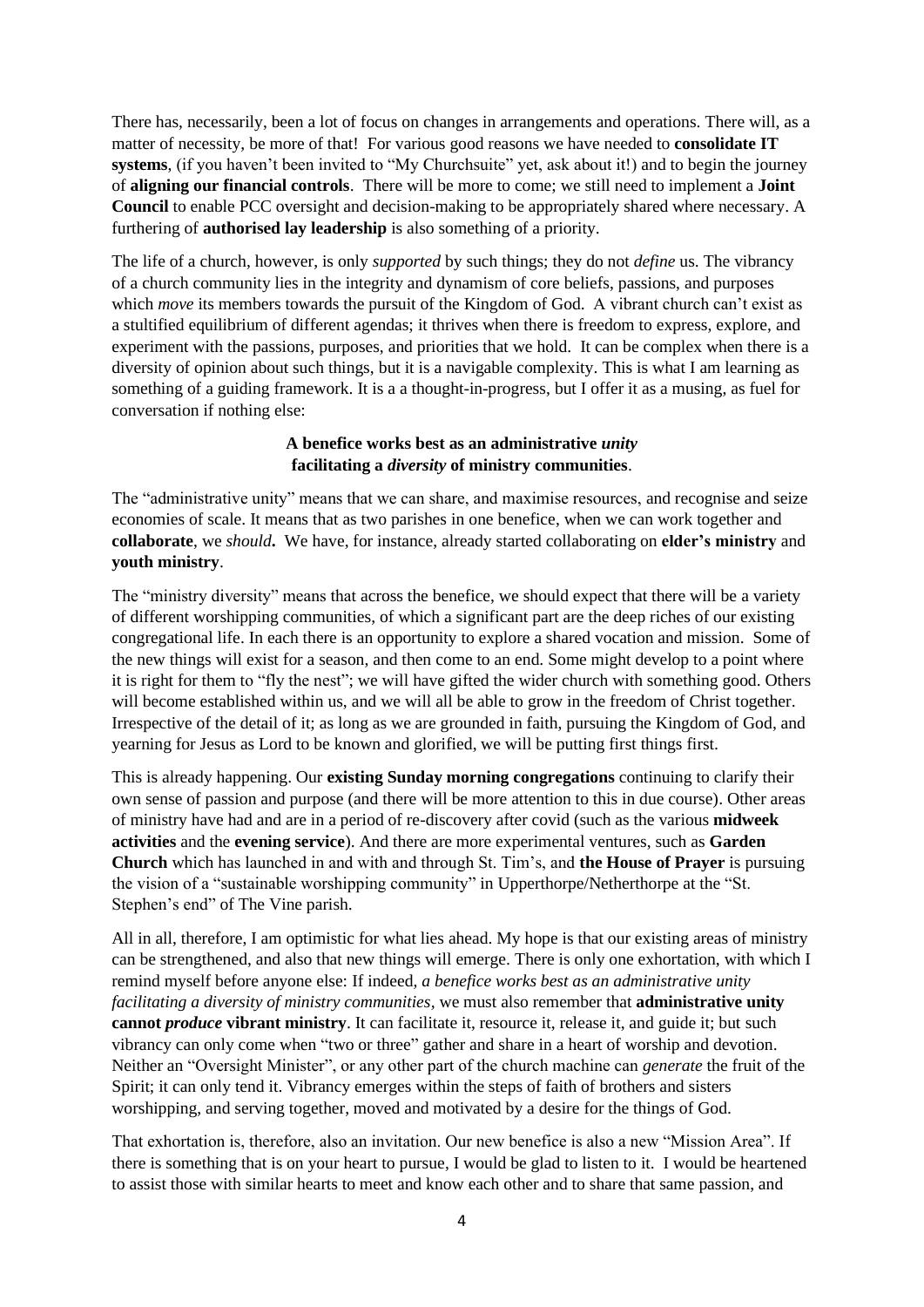pursue it together. It would be a privilege to share in your discernment of what might be.

### **The Lie of the Land in Each Parish**

I am deliberately writing the same report to both parishes; our APCM's are only a week apart. It is important that we are aware of what is going on in the life of each other. This is how we bless one another, and become aware of points of connection.

Nevertheless, each of our constituent parishes have, and will continue to have, a separate identity and integrity of their own.

### **St. Tim's**

It has been a delight to begin to learn something of the St. Tim's story and to begin to enter into it. St. Tim's has been, and is a "family" church. This not just in the sense that families are welcome (they are!) but also in the sense that the church itself has been, and is, family to many. This is a precious and profound legacy that we take with us into a new season.

In this new season St. Tim's is making a slow but steady recovery from the covid period. There are some immediate needs: We are well served by **Roger and Ellen Makin** and **Kate Rogers-Kay** and the team that leads on second Sundays; we need to add to this by increasing our lay leadership capacity. To this end, I have formed a leadership team for the morning congregation, and Amy is convening one for the evening service. We are also keen to further release the gifts of members in our midst through increased numbers of authorised lay leaders.

As you will have heard, we are also facing something of a **budgetary dilemma**. St. Tim's is a generous church, and our recent pledge day did much to reduce our budget shortfall, but it did not eliminate it. We will always be a church that relies on generosity; the budgetary stresses are real, and are likely to increase (particularly as energy contracts fall due). We are well served by **Jack Hiscock**, our treasurer. It is good to have the resource that is **Aidan Melville** as our lay vice-chair; please also be praying for the work of the fundraising committee which he is convening.

Nevertheless, these financial and other stressors are also a moment of grace. They put before us the question of our "Why?" We know what we have been, and who we are, and the strengths that we bring into our current moment. There is a danger that comes alongside this joy, however: that we will do what we have always done, simply because we have done those things before, and have done them well. We should not miss the opportunity to take a short pause to ask, and then pursue, the answer to questions such as these: "What part does St. Tim's play in the Kingdom of God? What particular vision of the Kingdom of God in Sheffield *moves us*? How might we invest in it?" By such means we will embrace a new vitality in both old things and new things. I am looking forward to our exploring these questions together.

# **The Vine**

At The Vine it is quite apparent that the church that has emerged from the covid years is markedly different from the church that entered them. We are in a different building, (in the direction that we set for ourselves before covid), and we have a significant number of new faces, even as we re-learn what it means to be a church family. Almost every part of our congregational life has been in something of a "starting again" mode.

There is joy in this moment. But there is also some grief. Covid interrupted our tentative steps towards a focused Sunday location; it became something of a jolted move. There is also a lot of grief around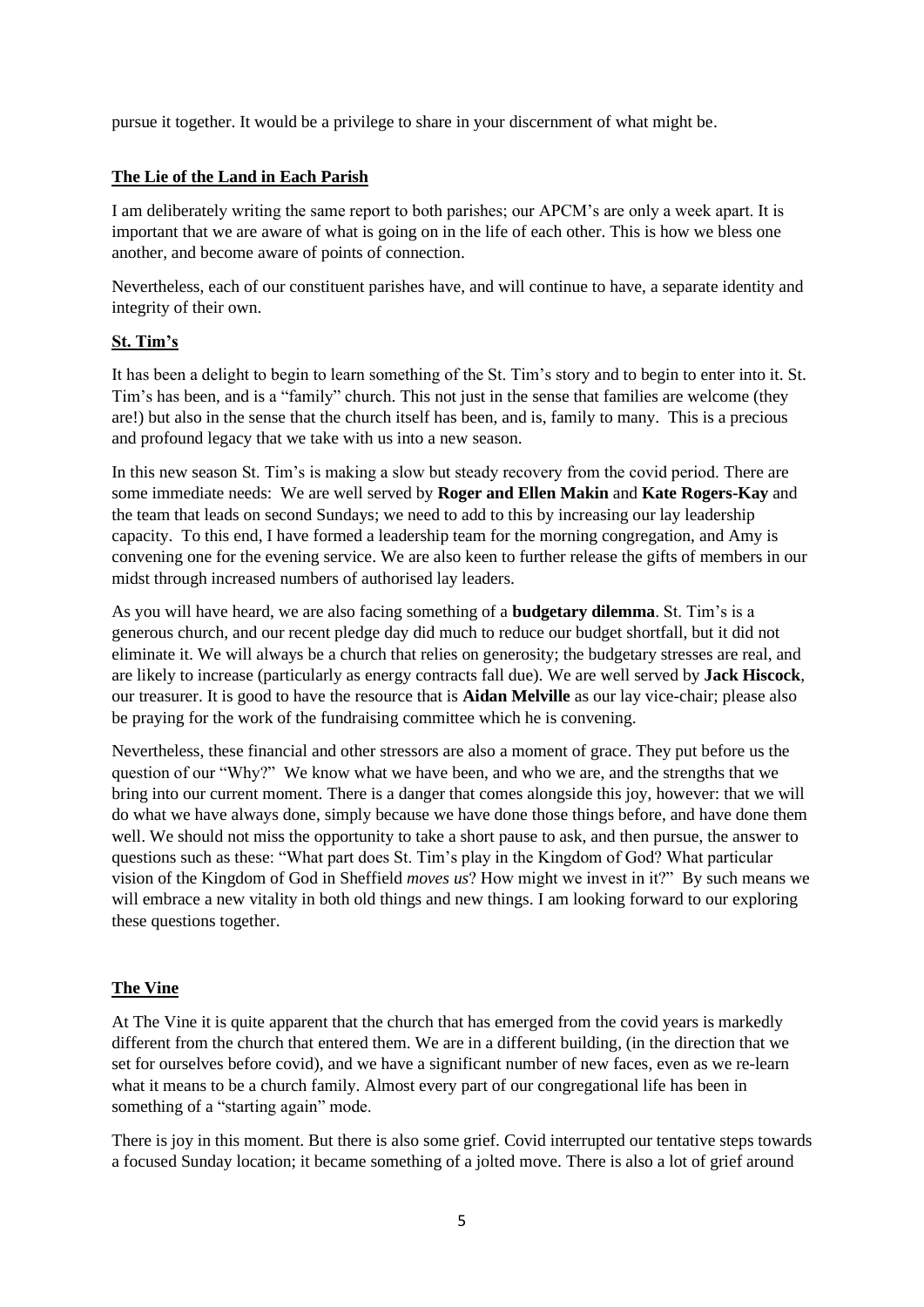past vibrancy that has now gone, and which the covid disruption has made starkly real. There is also a grief around past dreams unrealised; and past investments and plans that now feel like dead-ends.

I want to acknowledge that grief, and confess that in the midst of the last two years I have struggled to facilitate a space in which it can be necessarily and variously expressed. I would value any thoughts or wisdom about whether and how that can still happen.

There is also something of an imperative in this moment: to stay the course; to do the work of discerning who and how we are called to be as followers of Jesus right now, and to give it our best shot. In my experience it is when we turn whatever is in us – even if it is anxiety, or weariness, or uncertainty - into fuel for our prayer that we encounter something of God's heart, and his capacity to move beyond all that we ask or imagination.

I have ben heartened, therefore, by the broad direction that has been embraced by the PCC, particularly stemming from the Away Day that was held in September of 2021. You will have seen this direction of travel expressed in various ways throughout the year, but I thought it useful to summarise it here:

The PCC has resolved to the following broad course of action:

- 1) To make use of our relatively liquid capital reserves to stimulate mission and ministry across the parish. Earlier in January we began a broad brushstroke consideration of reallocating over £200K of reserves towards things such as:
	- a. Ministry positions in support of our congregational life (this has, for example, allowed us to appoint Esther Gratze as a family and children's worker).
	- b. Essential building works to overcome issues that are "getting in the way" (this includes dealing with subsidence issues at St. Stephen's, and also allows for improvements in heating and lighting at St. Bart's along with other essential amenities (such as a garden gate) in the immediate to short term.
	- c. Pursuing the viability of reordering St. Bart's, and reimagining the asset that is St. Stephen's as a place to locate sustainable ministry and mission in S3.
	- d. Other means of stimulating ministry and outreach in both S6 and S3.
- 2) To invest in our congregational life on a Sunday. The need for provision for children was noted in particular, and has been acted on.
- 3) To pursue the mission opportunities that attach to our location at St. Bart's. (I am heartened that our simple presence is already blessing and offering belonging to those who live nearby.) The work of the the S6 Mission audit team recognised the opportunity of using our location as a community hub. We are beginning to make follow-on steps, with a number of us investing in coffee mornings, improvements to the garden, and so forth. There are other ideas being considered, and more are welcome!
- 4) To pursue a sustainable worshipping community in our S3 end, and, in this moment, to support the House of Prayer as a means for exploring partnerships and experimenting with a forms that can approach mission and ministry in a holistic, gentle, worshipful way, responsive to the Spirit at work around us. There is a report from the House of Prayer in The Vine's APCM papers. I am excited by the opportunity to "breathe in" to rhythms of God's grace, and "breathe out" in connection the many nationalities and younger generations that make up S3.